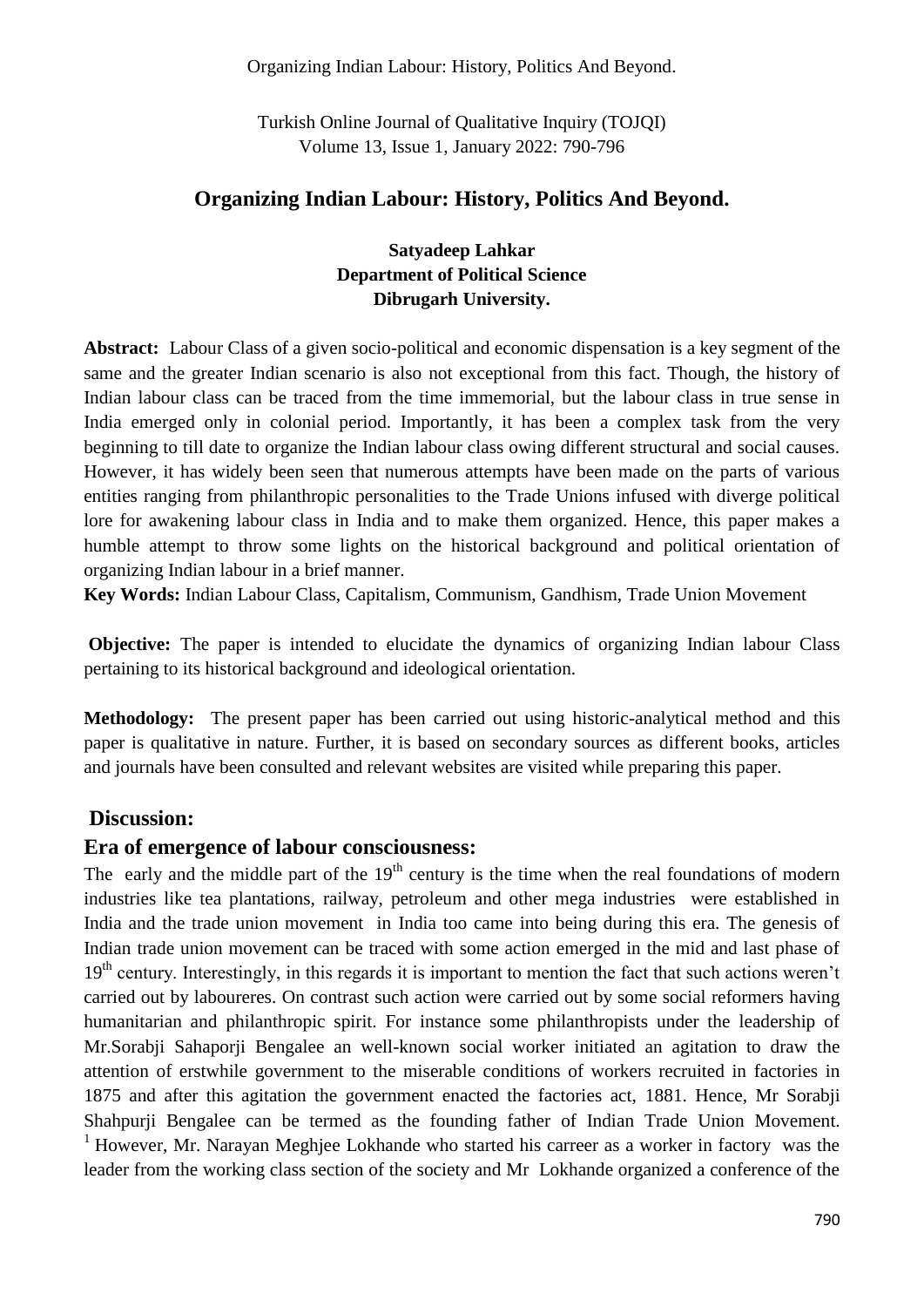workers in 1884 at Bombay in order to represent their grievances to the factory commission.<sup>2</sup> Similarly, another,organization namely The **Bombay Mills Hands Association** came in to existence in 1890 with Mr. Lokhande as its president and this association was also able to publish a journal of its own called **'Dinabandhu'.** While discussing the initiatives carried out byMr . Lokhandey it is worthwhile to mention the fact that his efforts played a vital role in the amendment of the Factories Act,1891

**<sup>3</sup>** Most importantly, Mr. Lokhanday deserves special mention in the discourse of trade union movement in India as his efforts achieved success in receiving weekly holiday in 1890. It was basically the efforts carried out by the personalities like Mr Bengalee and Lokjhandey by dint of which the laboureres of colonial India were mobilized and most importantly were able to draw attention of the colonial state mechanism. Hence the name of Mr. Bengalee and Mr. Lokhanday has been scripted in golden letters in the history of Indian trade union movement. Here, we must highlight the fact that such agitations were carried out by social reformists and not buy the workers or laboureres themselves during this initial phase of the trade union movement in. The root cause behind the fact is that during that phase, consciousness among the laboureres was too fragile so that they weren"t in a position to add voice to their respective demands. Hence, it was the efforts of some social reformers with philanthropic ideology that can be credited for paving the way for trade union movement in India in the days to come.

In a nutshell, above are the efforts carried out some kind-hearted personalities during the last parts of  $19<sup>th</sup>$  century which got maturity to a greater extent in 2oth century and such developments have been discussed below

# **Early 20th century: The Systematic Initiation**

With the arrival of 20<sup>th</sup> century the Indian Trade Union Movement received maturity to a great extent as during the initial phase of this century as the consciousnesses among laboureres which was infused by the social reformer in the mid and last phase of previous century got accelerated in this phase with the emergence of various actions carried out by the laboureres themselves . For instance, various agitations registered in different pockets of the country like strike by the laboureres of the **Government Press, Madras** (1903), agitations carried out by **Postal Union, Bombay (**1907), Indian Telegraph Association (1908) had been marked in this phase . Though such agitations have been recorded in the different corners of the country and It is important to mention the fact here that though such unions and actions taken by such union were local in nature and were pre-mature in character due to their longevity as such unions were unable to persist their agenda further because such unions emerged with some specific demands and disappeared with the fulfillment of such demands. But such efforts can be credited for building the foundation of modern trade union and properly organized trade union movements.

The period between two world wars and more specifically the post-Bolshevik revolution of Russia brought tremendous changes to Indian Trade Union movement<sup>4</sup>. It was the period of developing consciousness of among the working class section of the society. The historic November revolution of Russia infused the notion of class consciousness and sensitization among the working class section of contemporary India and thereby labour unrest has been recorded in the industrial hubs of contemporary India like Bombay, Ahemdabaad, Kanpur, Madrass, Calcutta and other such industrial cities. For instance the workers of the Ahmedabad mills agitated in December,1917 to add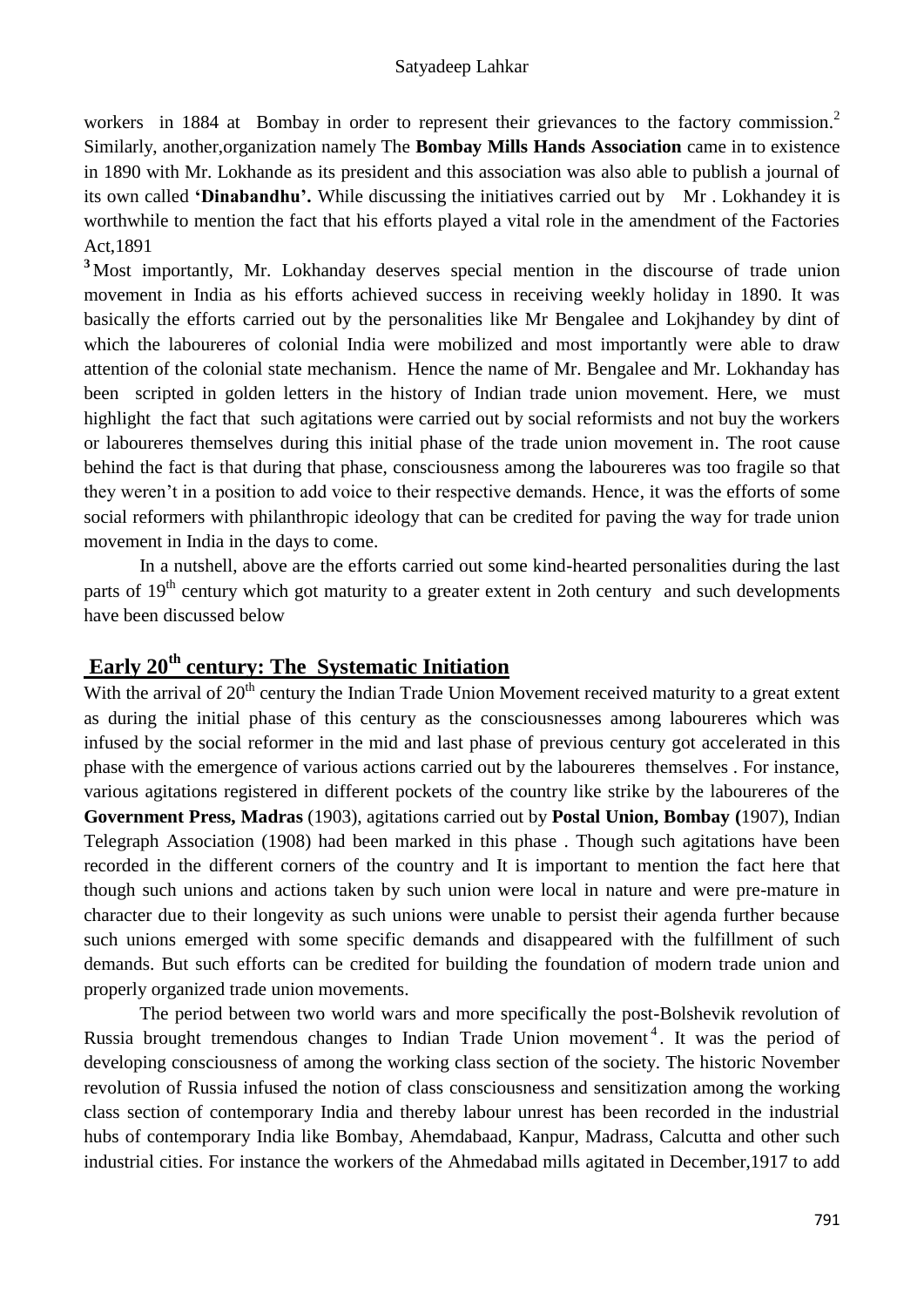voice to their demand for having better welfare and to celebrate May day , a day dedicated for the working class section of the society<sup>5</sup>. However the efforts carried out by philanthropic personalities and laboureres themselves are quite crucial for bringing labour consciousness among the working class section of the society. But such organizations cann"t be treated as trade unions in proper sense as such bodies were ad hoc in nature and the notion of continuity was absent in such organizations and The **Madrass Labour Union** formed under the leadership of Mr. B.P Wadia in 1918 and this entity has been credited as the First systematic trade union of the country<sup>6</sup>.

Another important fact regarding this phase of the history of Indian trade union movement is the emergence of Mahatma Gandhi as a leader in the greater arena of trade union movement. Gandhi after returning from South Africa played an important role for the upliftment of peasants labourerers of Champaran area of present days Bihar and by virtue of the leadership of Gandhiji, the Champaran *satyagraha* has assumed as a mass movement and the then colonial state compelled to enact Champaran Agricultural Bill in  $9<sup>th</sup>$  November, 1917.<sup>7</sup> Meanwhile, Gandhiji also dedicated himself for the wellbeing of industrial labour too. In 1918, Gandhiji led the mass agitation carried out by the laboureres of Ahmadabad Cloth Mill in order to have additional bonus given by the Mill authority during the time when epidemic of Plague spread over Ahmadabad and its surrounding areas. Interestingly, Anusuya Sarabhai, a gandhian leader whose brother Ambalal Sarabhai happened to be the owner of the said mill, actively participated with Gandhiji for the greater benefit of the workers of this cloth mill of Ahamdabad.<sup>8</sup> Another important fact regarding this movement is that it played a momentous role in the reemergence of three leader namely Sardar Ballabh Bhai Patel, Shankarlal Bank and Khandubhai Desai as trade unionist and most importantly, approximately three decades later these leader played a vital role in the formation of **Indian National Trade Union Congress**   $(INTUC)$ , a major trade union of the country at central level following the Gandhian lore<sup>9</sup>.

From the above discourse it is clear that from the last part of  $19<sup>th</sup>$  century to the first part of the succeeding century Indian Trade Union Movement has grown up to a great extent and various organizations came into existence in different pockets of the country. Although such unions came into being but still there was a lack of an trade union with national outlook. Further, formation of **International Labour Organization( ILO)** in 1919 which is considered as the milestone in the history of trade union movement of the globe has fueled the urgency of national level Trade Union entity in India . ILO was established under part XII of treaty of versatile in 1919 and India being a founder member state of ILO nominated Mr. M.M. Joshi as the representative of Indian working class to ILO in 1919. However, the nomination of Mr. Joshi to ILO by the erstwhile Government was crucial in the sense that Indian laboureres were not consulted due to the lack central body of laboureres while nominating Mr. Joshi as the representative of Indian labour . Hence, a central level trade union was the need of the hour in the post World War-I period specially after the formation of ILO. This fact led to the Formation of **All India Trade Union Congress (AITUC)** in 192 <sup>10</sup> with Lala Lajpat Rai as its Founding President. Importantly in initial era, there were cordial relationship between AITUC and the national movement carried out by of Indian National Congress and the leaders from the same like C.R. Das, Pt. Motilal Nehru, Pt. Jawaharlal Nehru, and Netaji Subhash Chandra Bose had occupied the chair of the President of  $AITUC$ .<sup>11</sup> In other words, the labour movement carried out by AITUC and the nationalist movement carried out by INC went hand to hand during the initial phase. Although AITUC came into being in 1920 but in its formative years AITUC acted as an organization keeping itself busy in mere discussing the issues every year and to pass resolutions and to send representatives to ILO. During the time between 19211-1925 some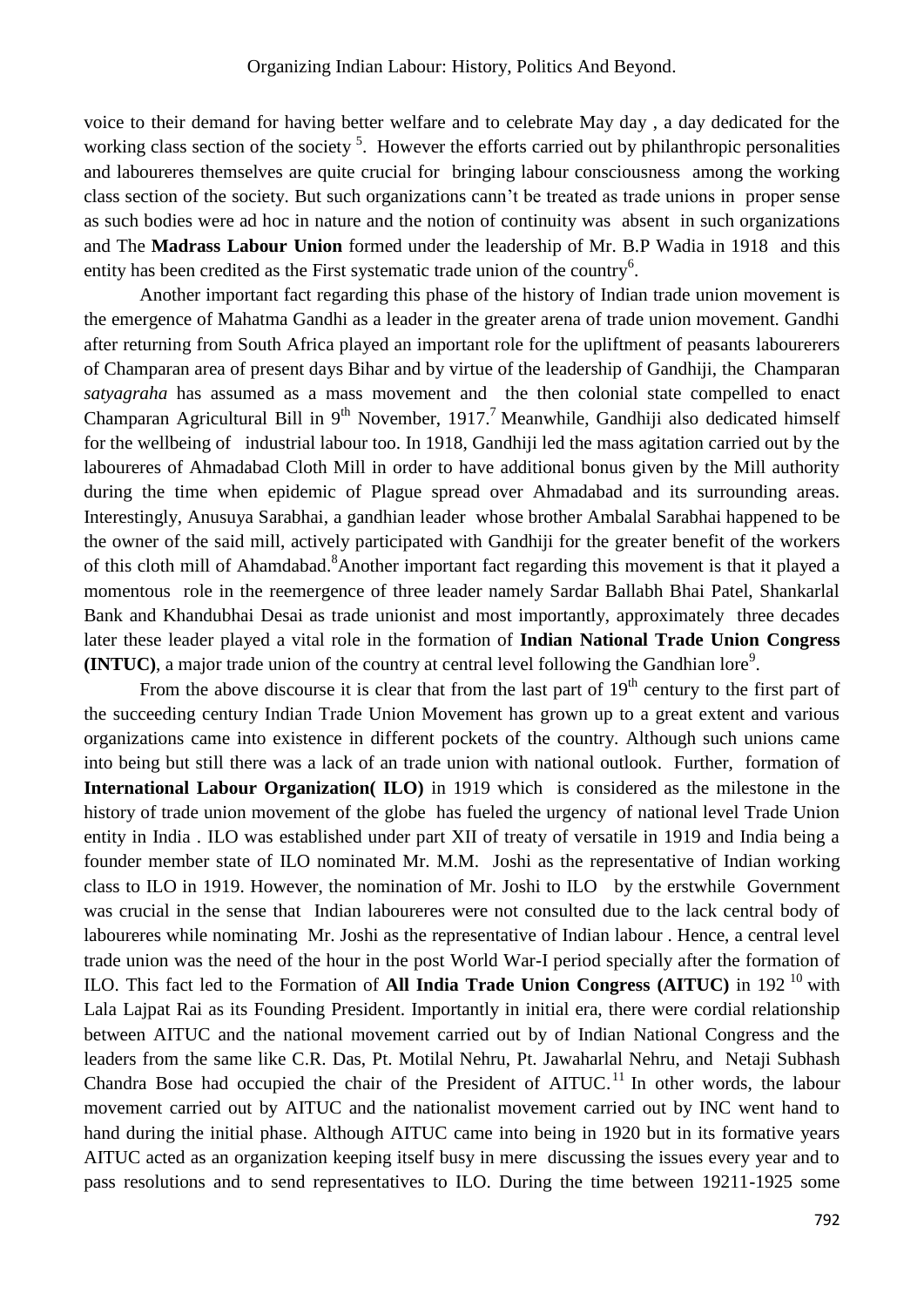development occurred within the framework of AITUC. Further, AITUC received communist ideology over the period of time. For instance, the Red International of Labour Unions, Moscow a trade union entity with communist lore of Soviet Union sent greetings to second session of AITUC held in Jharia. Even the leadership of AITUC was invited by the Red Labour International to *"join the new great world movement of international solidarity on absolutely equal terms".<sup>12</sup>* Moreover, there were some young intellectuals who had participated in non-cooperation movement had developed some dubious attitudes towards the effectiveness of Gandhian model for socio-economic problems faced by the working class section of Indian society and gradually notion of communism emerged to their minds and works. Meanwhile The  $5<sup>th</sup>$  congress of the communist International held in 1924 opined that *"The Indian Communist party must bring the trade union movement under its influence*<sup>"13</sup>.Afterwards the 4<sup>th</sup> session of AITUC held Calcutta in the same year experienced ideological conflict among the delegates of the same. Even slogans related to communism have been raised in this session and eventually AITUC witnessed its ideological spilt in to two folds-one from the old guards of Indian National Congress and the moderates and other was the Communists. Thus from this historic session of AITUC held in Calcutta on 1924 AITUC, the first national level trade union of India "bapticized" itself with the growing trend of Communism. Further, AITUC witnessed its spilt in the 10<sup>th</sup> session of the same held at Nagpur in 1929 following the emergence of **National Trade Union's Federation (NTUF)** as the trade union of the moderates. Moreover, another trade union entity namely Red Trade Union Congress came in to being under the leadership of the personalities like B.T. Ranadive and S.V. Deshpandey who possessed communist ideology with extreme level. Later on, All India Red Trade Union Congress and NTUF merged with AITUC in 1935 and 1940 respectively.

Importantly the post World-War is crucial in the realm of trade union movement in India not only for the emergence of Trade unions in proper sense. But also, such developments rejuvenated the State apparatus to look in to the issues raised by the Indian working class under the banner of their respective trade unions. Moreover, the contribution made by the laboureres in supplying goods across the country during the catastrophe of war also compelled the erstwhile state mechanism to keep eyes on the issues of labour welfare and several pro labour legislation like **Workmen's Compensation Act,1923, Trade Union Act,1926 and Industrial Disputes Act, 1929** came in to existence accordingly. Such legal measures on the part of the state denotes a clear shift of policy possessed by state regarding working class section of the society. Prior to World War-I , State mechanism's attitude towards laboureres or working class section of the country was somehow non –interference in nature which gradually assumed the tenants of the policy of interference to a large extent after the breakdown of World War-I and its subsequent developments in the greater arena of Indian Trade Union Movement.

#### **Indian Trade Union Movement since World War II: Era of Maturity**

 The World War II and its subsequent socio-political developments have impacted a lot in Indian Trade Union Movement. Moreover, the economic scenario of the country which became too fragile during and post World War II period which had made the workers of the country sensitized to have organized efforts in order to ensure their wellbeing and due rights. During the war there had been differences of opinion regarding the leadership of AITUC and a new trade unions namely **Indian Federation of Labours** came in to existence in 1941 which was highly influenced by the ideas put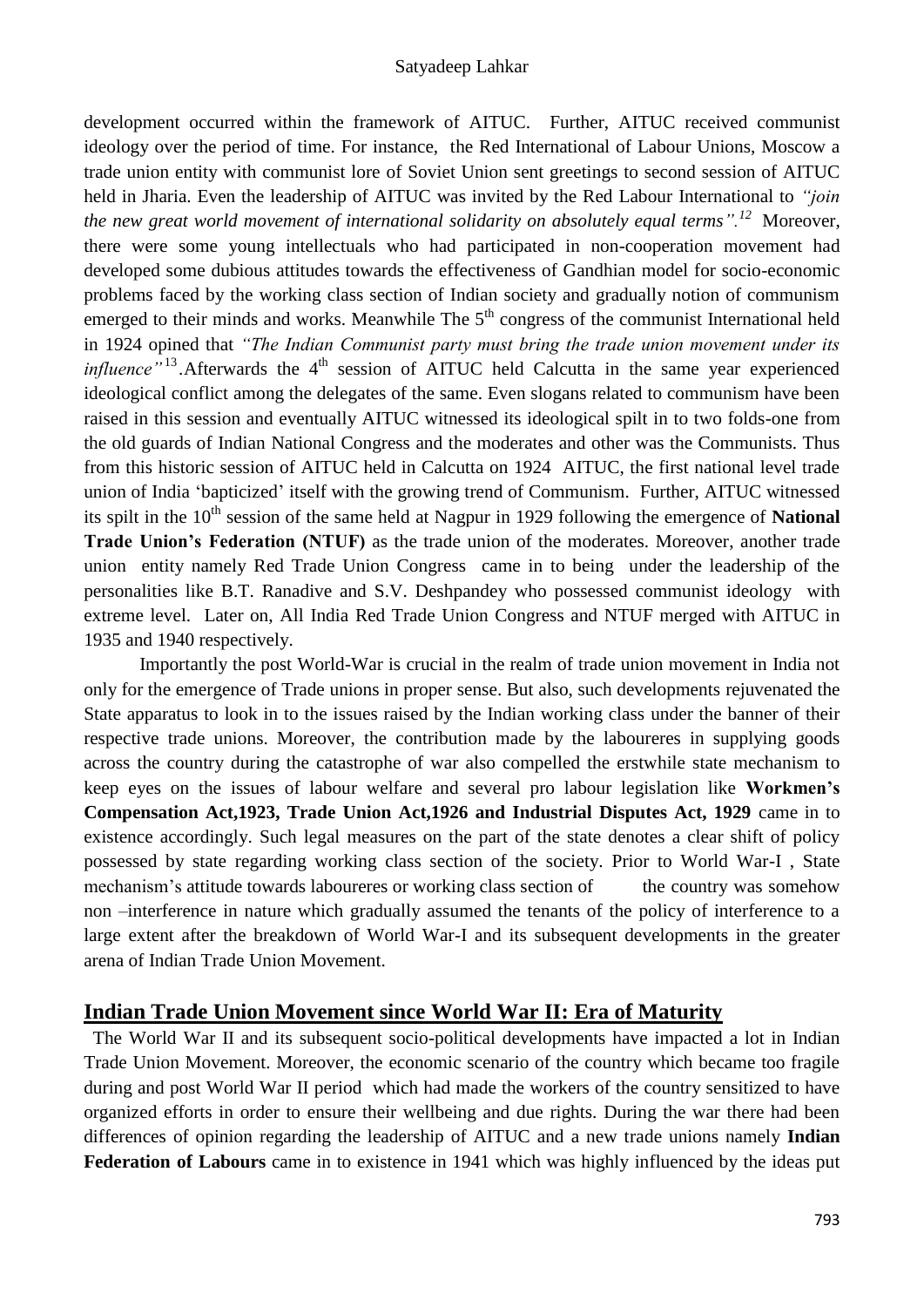forwarded by M.N. Roy, a veteran personality in the lexicon of Marxist political thought of India<sup>14</sup>. Interestingly, there had been a tussle between AITUC and IFL regarding the representative characteristic of them. Both of them claimed to be of having most representatives among the working class section of the country which led to give chance to both enteritis to represent Indian working class in international platforms on rotation basis<sup>15</sup>. However, later on IFL merged to AITUC and over the period of time, the impact of communist ideology became more prominent in AITUC following which the communist forces within AITUC began to act as the agents of colonial rule and suggested the workers to behave moderately regarding their rights and to work harder to enable successful prosecution of war<sup>16</sup>.

In such a peculiar situation, Indian National Congress decided to oppose the war and not to co-operate with war efforts. Meanwhile, Mahatma Gandhi wanted to ensure the participation of working class in during the Quit India Movement in 1942 and workers too joined in this movement initiated by Gandhiji on  $1942$ <sup>17</sup>. Moreover the leadership of Indian National Congress perceived the necessity to have a new central trade union and **INTUC (Indian National Trade Union Congress)** came in to being on 3<sup>rd</sup> May, 1947 at New Delhi with Sardar Ballabh Bhai Patel as its President accordingly. However, while discussing about INTUC it is important to mention the fact that the polarization of Indian trade union movement on political and ideological lore became more concrete from the very inception of INTUC <sup>18</sup>. Moreover soon after its emergence, INTUC began to receive strength as AITUC was invited to send representatives to International Labour Conference in 1946 and 1947. But, INTUC in December 1947 claimed to have more representatives organizations compare to AITUC. In such a situation the Government had to conduct a survey in 1948 which revealed the possession of membership of AITUC and INTUC as were 8,15,011 and 9,73179 respectively .

## **Indian Trade Union Movement in Post Independence Era : Towards New Horizon and Beyond**

With the dawn of Independence the trade union movement in India received new horizons and dimensions as emergence of new central trade unions have been widely seen in post-independence era. For instances unions like **Hind Mazdoor Sabha (HMS) and United Trade Union Congress (UTUC)** came into being in the year 1948 and 1949 respectively. Here, it is worthwhile to mention that both HMS and UTUC possessed two distinct political ideologies i.e. Socialist ideology and Maoist communism respectively .Similarly **Bharatiya Mazdoor Sangh (BMS),** another trade union of national level in 1955 which wholeheartedly believes in conservative nationalism.

It is a well-known fact that India after its independence put emphasized on industrialization with modern norms and modern industrial set-up and trade union movement are considered as the both sides of a same coin. Hence, expansion of modern industries the numbers of registered trade unions has been increased day by day in post independence era. For instance, the strength of registered trade unions in India in 1966 increased to 14,686 which were mere 4,623 in 1951.<sup>19</sup> Similarly, legislations like Industrial Disputes Act,1947, The Plantation Labour Act,1951 and other such pro labour and trade union acts also played a key role in strengthening trade union movement in India in post Independence era. Thus the trade union movement in India has undergone various changes in post-independent India with the emergence of new trade unions. However, some factors like industrial stagnation (1967-1979), hike in oil price in 1973 and in 1978 resulted in inflation. In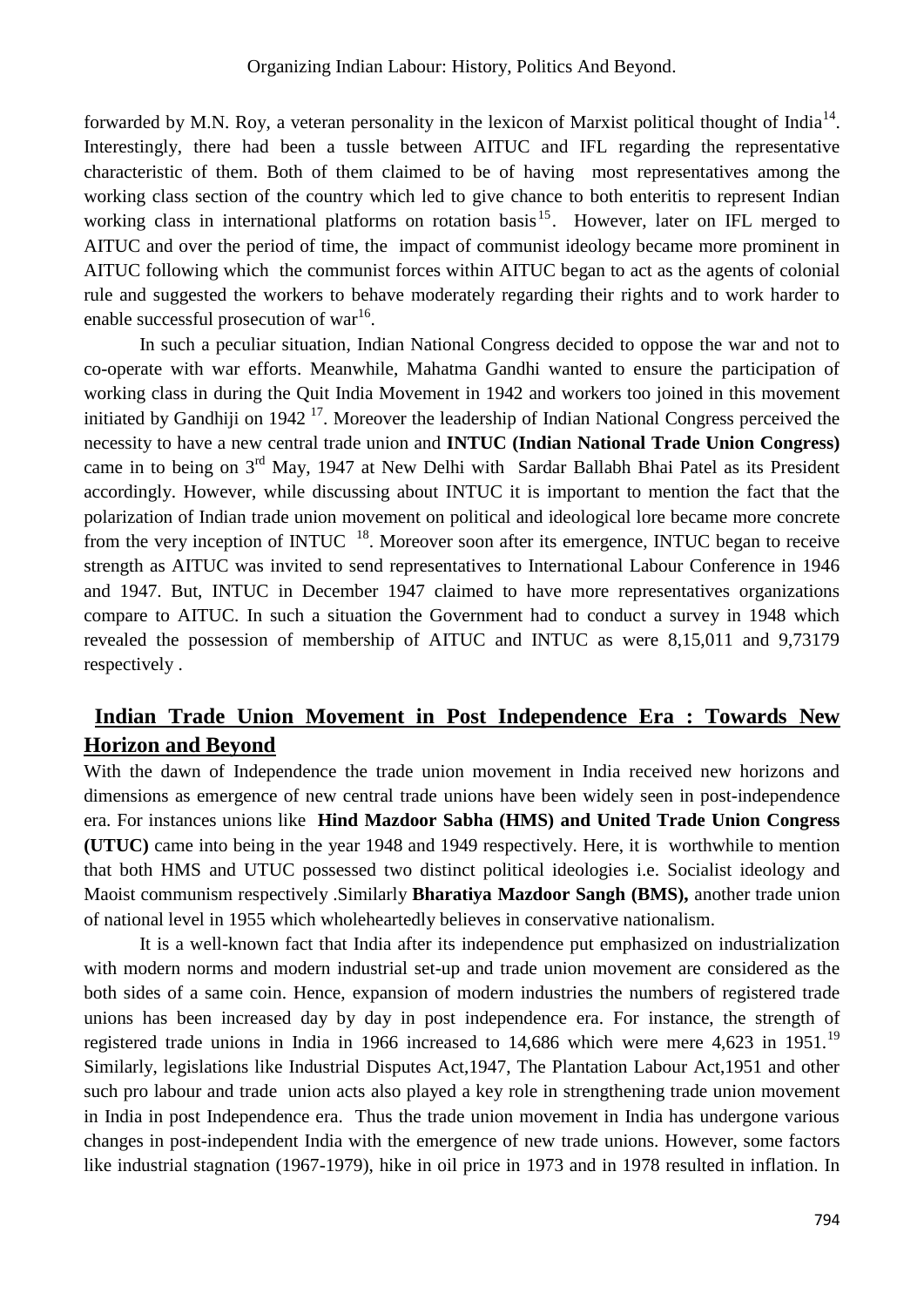such a complex scenario agitations came on the part of the common masses including the trade unions too. In this connection the agitations carried out by **All India Railwaymen Federation** in 1974 played an active role in compelling the Central Government to declare national Emergency in  $1975^{20}$ .

The labour movement in India has received drastic change after the closing decade of the previous century specially after the initiation of Liberalization, Privatization and Globalization (LPG) by the state apparatus. Such move impacted the very socio-political structure of our country including trade union movement too. Emergence of innovative technologies has hampered the bargaining power of labour and in most cases laboureres were bound to adopt the policy of VRS (Voluntary Retirement Scheme) and with the arrival of new millennium the scenario became more vicious as the opportunity of employment getting complicated due to the initiation of recruitment of laboureres and employees solely on contractual basis which ultimately hampers the strength of trade unions in terms of its numerical strength which are diminishing day by day and these developments ultimately impacted the sense of greater labour solidarity of the country to a significant extent.

**Conclusion:** In conclusion, it can be remarked that the labour class in India is a highly fragmented entity which started to be united during the colonial regime and it witnessed different developments over the period of time and enriched not only the class itself but also and most importantly the greater lexicon of Indian Politics to a great extent.

#### **Notes and References**

- 1 1. Sharma, G.K. 1971. *Labour Movement in India :Its past and Present,* Sterling Publishers (P) LTD, Jullundur.pp.151-2
- 2. Tyagi, B.P. 1986. *Labour Economics and Social Welfare,* Jai Prakash Nath & Educational Publishing, Merrut.p.152
- 3. Sen, Ratna.2003.Industrial Relations inn India: Shifting Paradigms,Mavmillan India Ltd.New Delhi.p.63
- 4. Banerjee ,Dipankar .2005 Labour Movement in Assam, Anamika Publisheres and Distributors (P) LTD,New Delhi.p.24
- 5. Bhagoliwal, T..N.1966.Economics of Labour and Social Welfare,Sahitya Bhawan, Agra.p.94
- 6. Sharma, G.K. 1971. *Labour Movement in India :Its past and Present,* Sterling Publishers (P) LTD, Jullundur.p,78
- 7. Thapa, Rudramaan.2009. *Sharamik Kalyanot Gandhibaador Prasangijkota* in Kamala Borgohain(eds) *Eti Koli Duti Paat,* Assam Chah Mazdoor Sangha.p.66
- 8. Ibid.
- 9. Kakoty,Robin.1982.*Asomor Bonuwa Andolan* (Labour Movement in Assam),*Chah Mazdoor*, in Bharat Barpujari (ed) Assam Chah Mazdoor Sangha,Dibrugarh.p.20
- 10. Paul. Meena, 2007. "Labour and Industrial Law", Allahabad Law Agency, Delhi. P. 208
- 11. Sharma, G.K. 1971. *Labour Movement in India :Its past and Present,* Sterling Publishers (P) LTD, Jullundur.p.81
- 12. Ibid.p.87
- 13. Sukomal sen….. Translated by RS YADAV.1986. K C Bagchi & company kolkata181
- 14. Bhagoliwal, T..N.1966.Economics of Labour and Social Welfare,Sahitya Bhawan, Agra.p.98